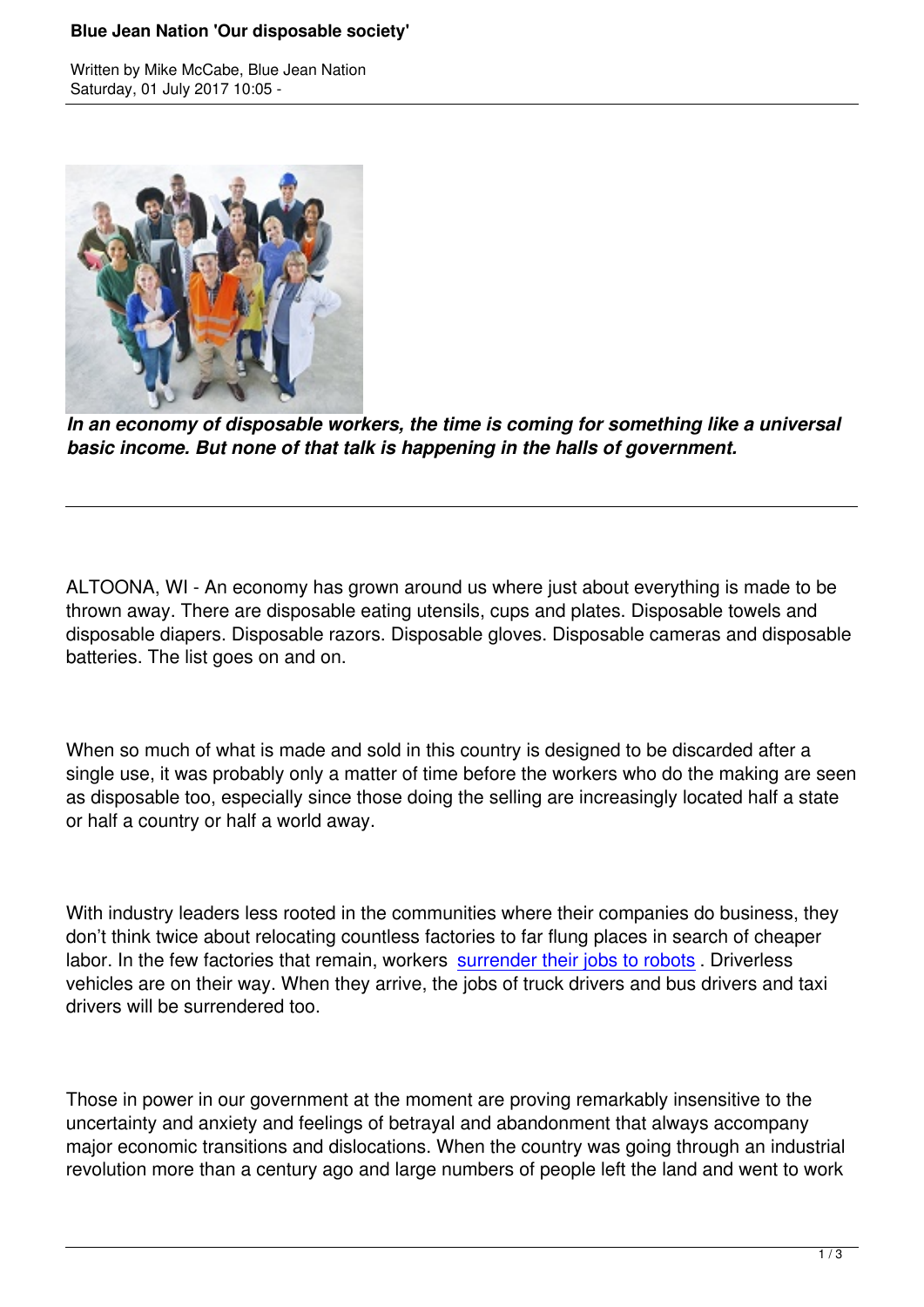in factories and offices, the political system responded by providing vocational training, workers compensation for those injured in the workplace, unemployment insurance, retirement security and much more. With a global, technology-driven, increasingly jobless economy now emerging that is leaving so many working people exposed and vulnerable, the government so far is doing next to nothing to cushion the blow.

Those presently in charge of government watch passively as economic markets grow increasingly monopolized and more and more workers get discarded, causing inequality to expand rapidly. They give the monopolists free rein, which is no surprise considering how they've joined forces with those economic monopolists to engineer monopolies on political power. They add injury to insecurity in places like Wisconsin, a state once known far and wide for its pristine environment, by looking the other way when industry actions lay waste to natural resources and even **inviting industries** to

write their own pollution permits

. Health and safety protections [are being](http://host.madison.com/wsj/news/local/govt-and-politics/state-audit-finds-dnr-ignoring-own-rules-on-water-pollution/article_b4471e0f-538d-5a4e-938e-2972a65d071f.html) 

stripped away

[, and the state](http://dailyreporter.com/2016/11/30/dnr-large-farms-will-write-own-permits/) 

## seizes power

[from local com](http://host.madison.com/wsj/news/local/environment/after-scott-walker-s-office-alerts-farm-lobby-clean-water/article_2215adcc-238e-5f45-ab82-2b9a093e560a.html)munities that want to do better by their residents. It's as if the powers-that-be figure that since people are disposable, there's no reason to worry too much about them being [poisoned.](http://www.slate.com/articles/business/metropolis/2016/09/how_alec_acce_and_pre_emptions_laws_are_gutting_the_powers_of_american_cities.html)

Working Americans are rightly wondering if there's a place for us all in this emerging economy, or if a bunch of us are just going to be thrown away. As we all try to gain our footing with the ground shifting beneath us, adjusting to new economic realities that can be cruel and capricious would be so much easier if we had government on our side.

One of these realities is that workers now have to change jobs much more frequently than in the past. Guaranteeing access to medical care with health insurance coverage that follows workers wherever they are employed would create much-needed stability and security while also freeing people to leave dead-end jobs to start new businesses, but the political system has so far failed to meet this glaring need.

With the clear and present danger of a jobless economy and disposable workers, there's a lot of talk about whether the time is coming for something like a universal basic income. But none of that talk is happening in the halls of government in America. That fact alone speaks volumes about the current disconnect between the government and the governed.